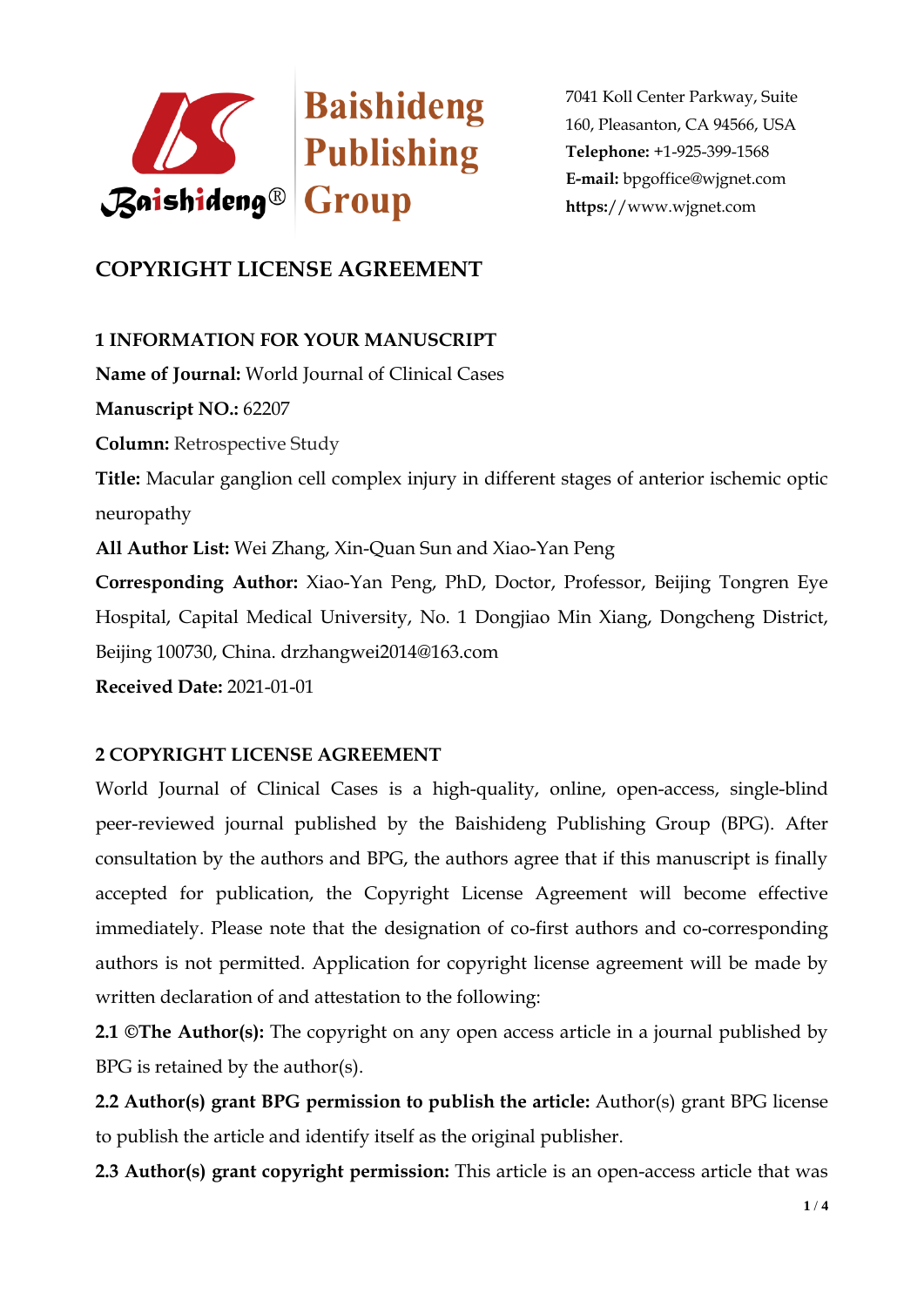

selected by an in-house editor and fully peer-reviewed by external reviewers. It is distributed in accordance with the Creative Commons Attribution NonCommercial (CC BY-NC 4.0) license, which permits others to distribute, remix, adapt, build upon this work non-commercially, and license their derivative works on different terms, provided the original work is properly cited and the use is non-commercial. See: http://creativecommons.org/licenses/by-nc/4.0/

**2.4 Simultaneous submission statement:** Author(s) certify that the manuscript is not simultaneously being considered by other journals nor is already published elsewhere.

**2.5 Academic misconduct statement:** Author(s) certify that the manuscript has no redundancy, plagiarism, data fabrication, or falsification.

**2.6 Conflict of interest statement:** Author(s) certify that there is no conflict of interest related to the manuscript. If any potential conflict-of-interest exists, author(s) certify that it is fully disclosed.

**2.7 Ethics statement:** Author(s) certify that all experiments involving animals and human subjects were designed and performed in compliance with the relevant laws regarding humane care and use of subjects.

**2.8 Referenced figures and tables authorization statement:** Author(s) certify that the manuscript's content is original, with all information from other sources appropriately referenced, and that specific permission has been granted in writing by any existing copyright holders prior to publication and is clearly cited and available.

**2.9 Author(s) grant BPG permission to use the published articles exclusively:** Author(s) grant exclusive copyright ownership to BPG for all formats of the manuscript, including print and electronic formats, English and non-English language formats, and subsequent editions such as Erratum, in addition to all rights for (1) granting permission to republish or reprint the materials in whole or in part, with or without a fee, (2) printing copies for free distribution or for sale, and (3) republishing the materials in a compendium or in any other format.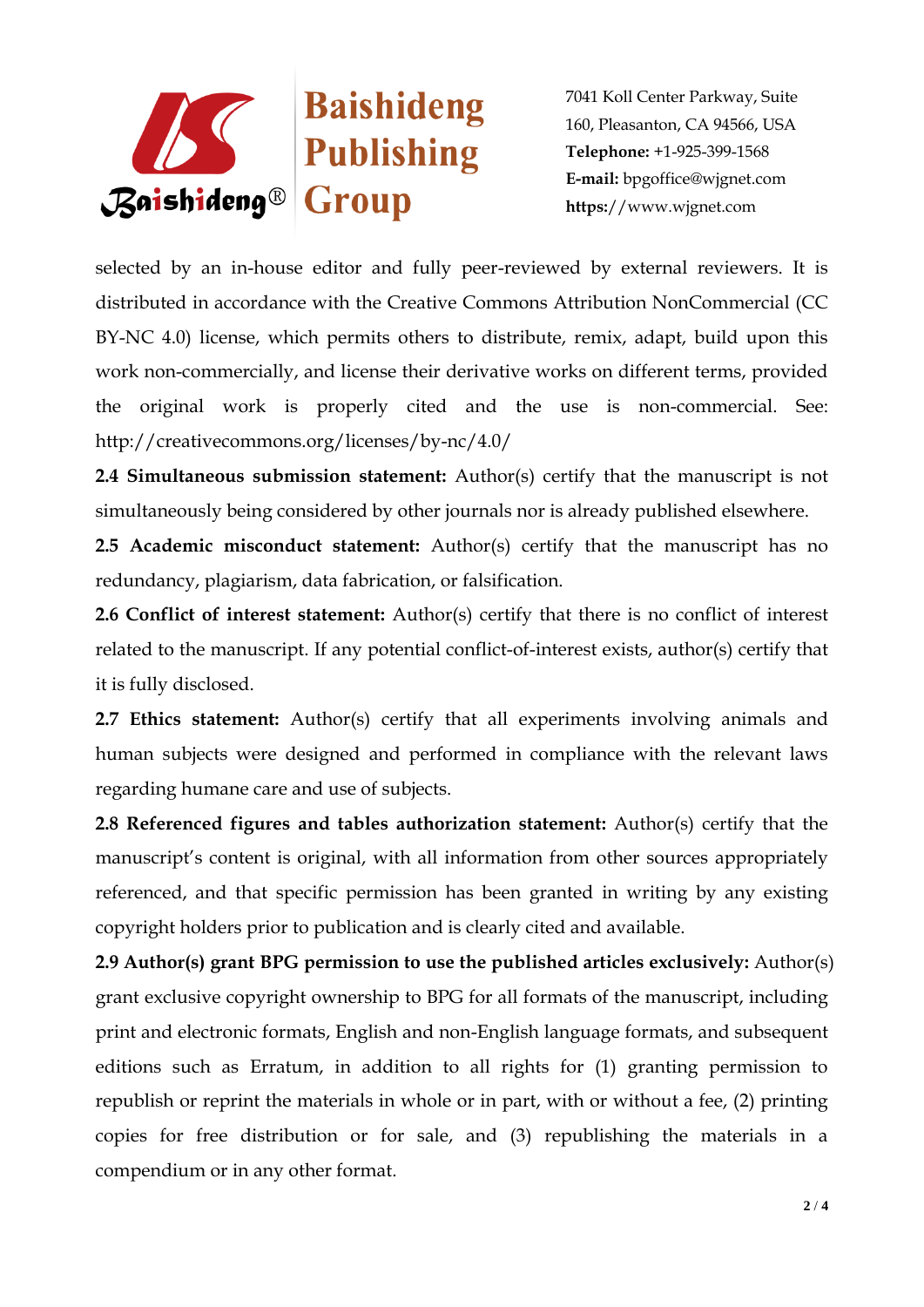

**2.10 Author(s) grant BPG permission to publish manuscript-related documents:**  Author(s) grant permission to BPG to publish manuscript-related documents (*e.g.*, peer review report, answers to reviewers, CrossCheck report, signed copyright license agreement, *etc*.) at the same time that the manuscript is published online.

**2.11 Author(s) declare that the language of the manuscript is correct and free of**  language errors: Author(s) certify that the manuscript contains no errors in grammar, syntax, spelling, punctuation, or logic.

**2.12 Author(s) declare that the figure(s) and table(s) are quoted correctly:** Author(s) certify that all figures and tables have been correctly placed and clearly identified, and meet the journal's standards of high-resolution quality.

**2.13 Author(s) declare that the references are cited correctly:** Author(s) certify that the references are numbered according to their order of appearance in the main text of the manuscript.

### **3 PUBLISHING FEE STATEMENT**

'Manuscript source' includes invited manuscripts and unsolicited manuscripts. The article processing charge (APC) is waived for invited manuscripts. The APC must be paid for any unsolicited manuscript. The APC is payable to BPG by the author(s) or research sponsor(s). All BPG publications' APC standards can be found at: <https://www.wjgnet.com/bpg/gerinfo/242>

### **4 SIGNATURES OF ALL AUTHORS**

This declaration must be signed by all authors, individually and in his/her own handwriting, following the order of the authors' names appearing on the title page of the manuscript. The manuscript will be rejected immediately if we find the declaration was not signed by authors themselves. The signature list for all authors is as follows:

#### **Name: Wei Zhang**